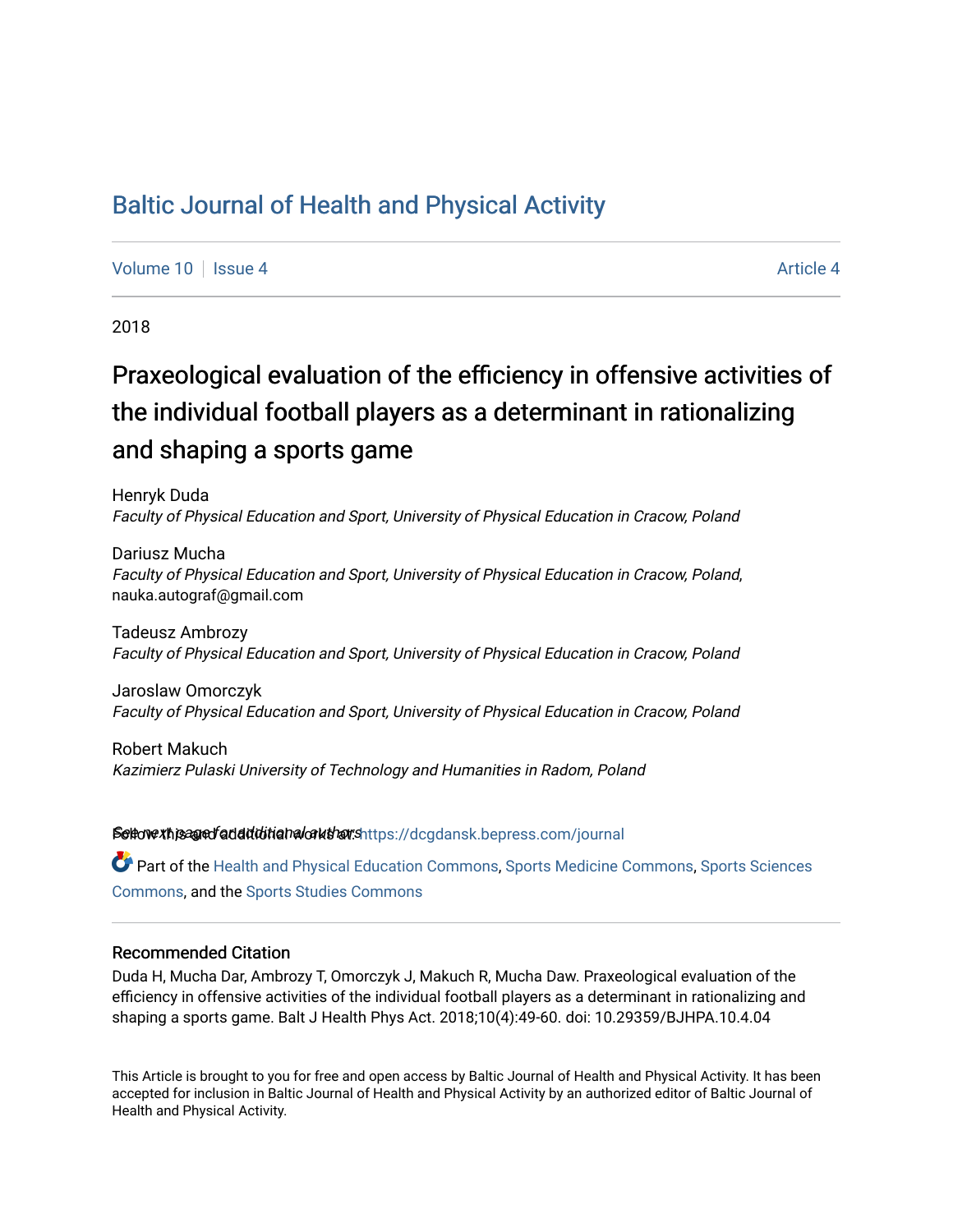# Praxeological evaluation of the efficiency in offensive activities of the individual football players as a determinant in rationalizing and shaping a sports game

### Authors

Henryk Duda, Dariusz Mucha, Tadeusz Ambrozy, Jaroslaw Omorczyk, Robert Makuch, and Dawid Mucha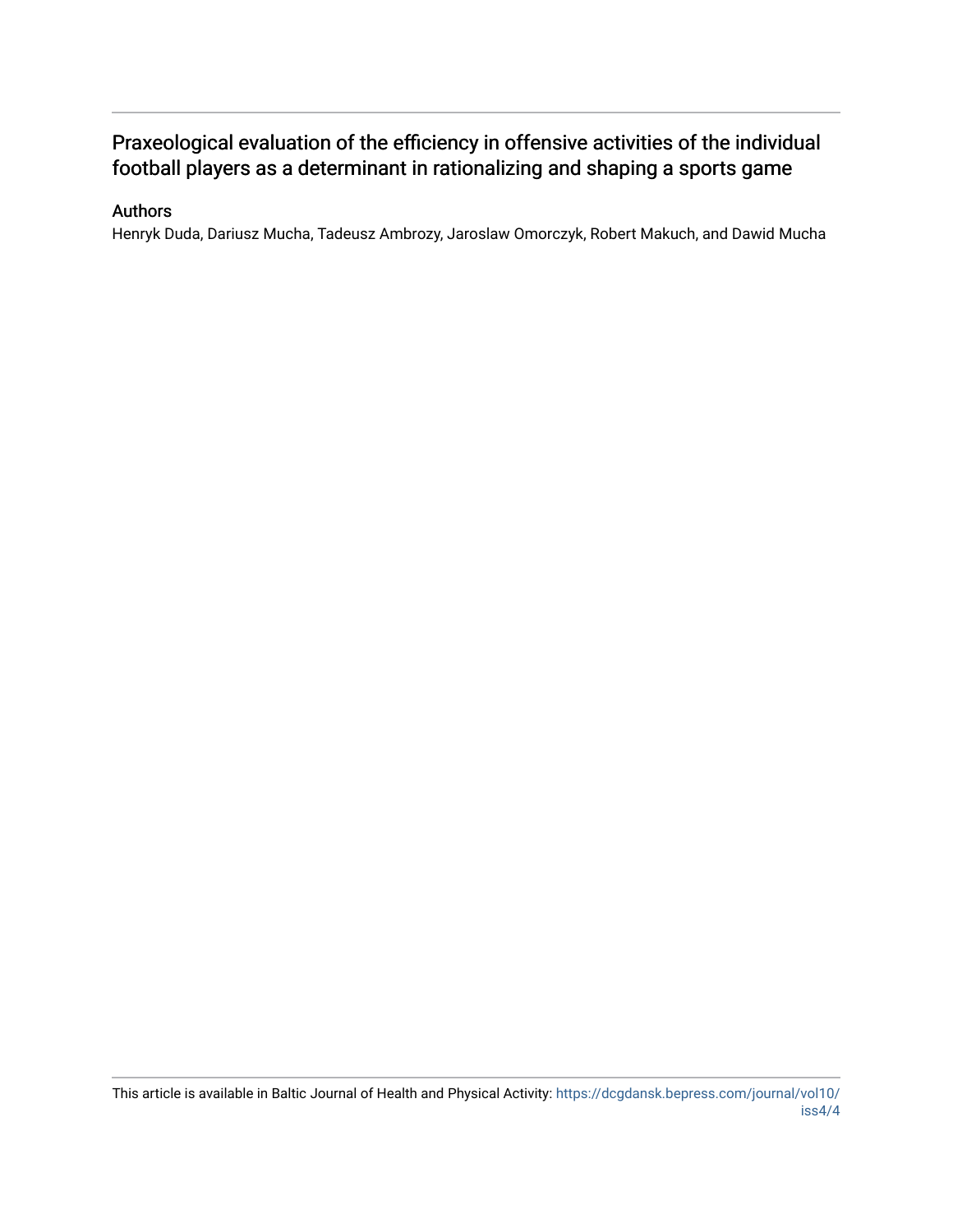**doi: 10.29359/BJHPA.10.4.04**

# **Praxeological evaluation of the efficiency in offensive activities of the individual football players as a determinant in rationalizing and shaping a sports game**

**Authors' Contribution: A** Study Design **B** Data Collection **C** Statistical Analysis **D** Data Interpretation **E** Manuscript Preparation **F** Literature Search **G** Funds Collection

**Henryk Duda1 ABCDEFG, Dariusz Mucha1 ABCDEFG, Tadeusz Ambroży1 ABCDEFG, Jarosław Omorczyk1 ABDEF, Robert Makuch2 ABDEF, Dawid Mucha3 ABCDEFG**

<sup>1</sup> Faculty of Physical Education and Sport, University of Physical Education in Cracow, Poland

2 Kazimierz Pulaski University of Technology and Humanities in Radom, Poland

<sup>3</sup> Podhale State College of Applied Science in Nowy Targ, Poland

| abstract                     |                                                                                                                                                                                                                                                                                                                                                                                                                                                                                                                          |
|------------------------------|--------------------------------------------------------------------------------------------------------------------------------------------------------------------------------------------------------------------------------------------------------------------------------------------------------------------------------------------------------------------------------------------------------------------------------------------------------------------------------------------------------------------------|
| Background:                  | The article has a developmental character (application); it raises problems connected with an objective<br>assessment of an individual game.                                                                                                                                                                                                                                                                                                                                                                             |
| <b>Material and methods:</b> | Based on the assumption that an individual action constitutes the basis of team game, a praxeology<br>evaluation of individual game in situations of footballer's sports fight with high format (152 finalists of<br>EURO 2012) was conducted in the work. These actions, due to the nature of sports games (pressing)<br>and a great performing difficulty (action in the discomfort) make a significant element of the footballers'<br>training, which is becoming a necessity to get a high score in the modern game. |
| <b>Results:</b>              | The analysis of the research data unambiguously show that the effectiveness of individual game<br>largely determines the sports result (important differences for teams winning their games). Also higher<br>praxeological parameters of these actions indicate large connections with the obtained result in sports<br>rivalry.                                                                                                                                                                                         |
| <b>Conclusions:</b>          | It might be generally concluded that recognition of the mode of great players' action, taking into<br>account praxeological assessment, comprises not only the estimation of these actions in the game<br>but it may also, to a large extent, set down directions of shaping a sports game. The quidelines of a<br>structured training have a significant meaning for rationalizing training.                                                                                                                            |
| Key words:                   | football, efficiency models.                                                                                                                                                                                                                                                                                                                                                                                                                                                                                             |

#### **article details**

| Article statistics: Word count: 4,296; Tables: 11; Figures: 0; References: 17                                                                                                                                                                                                                                                                                                                                                                                                                                                                                                                                                                                                                                                                                                                                                                                                |
|------------------------------------------------------------------------------------------------------------------------------------------------------------------------------------------------------------------------------------------------------------------------------------------------------------------------------------------------------------------------------------------------------------------------------------------------------------------------------------------------------------------------------------------------------------------------------------------------------------------------------------------------------------------------------------------------------------------------------------------------------------------------------------------------------------------------------------------------------------------------------|
| Received: June 2018; Accepted: August 2018; Published: December 2018                                                                                                                                                                                                                                                                                                                                                                                                                                                                                                                                                                                                                                                                                                                                                                                                         |
| <b>Full-text PDF:</b> http://www.balticsportscience.com                                                                                                                                                                                                                                                                                                                                                                                                                                                                                                                                                                                                                                                                                                                                                                                                                      |
| © Gdansk University of Physical Education and Sport, Poland<br>Copyright                                                                                                                                                                                                                                                                                                                                                                                                                                                                                                                                                                                                                                                                                                                                                                                                     |
| Celdes, Clarivate Analytics Emerging Sources Citation Index (ESCI), CNKI Scholar (China National Knowledge<br>Indexation:<br>Infrastructure), CNPIEC, De Gruyter - IBR (International Bibliography of Reviews of Scholarly Literature in<br>the Humanities and Social Sciences), De Gruyter - IBZ (International Bibliography of Periodical Literature in<br>the Humanities and Social Sciences), DOAJ, EBSCO - Central & Eastern European Academic Source, EBSCO -<br>SPORTDiscus, EBSCO Discovery Service, Google Scholar, Index Copernicus, J-Gate, Naviga (Softweco, Primo<br>Central (ExLibris), ProQuest - Family Health, ProQuest - Health & Medical Complete, ProQuest - Illustrata: Health<br>Sciences, ProQuest - Nursing & Allied Health Source, Summon (Serials Solutions/ProQuest, TDOne (TDNet),<br>Ulrich's Periodicals Directory/ulrichsweb, WorldCat (OCLC) |
| This research received no specific grant from any funding agency in the public, commercial, or not-for-profit<br>sectors.                                                                                                                                                                                                                                                                                                                                                                                                                                                                                                                                                                                                                                                                                                                                                    |
| <b>Conflict of interests:</b> Authors have declared that no competing interest exists.                                                                                                                                                                                                                                                                                                                                                                                                                                                                                                                                                                                                                                                                                                                                                                                       |
| Corresponding author: Dariusz Mucha PhD, Faculty of Physical Education and Sport, University of Physical Education<br>in Cracow, Poland; e-mail: nauka.autograf@gmail.com.                                                                                                                                                                                                                                                                                                                                                                                                                                                                                                                                                                                                                                                                                                   |
| This is an open access article distributed under the terms of the Creative Commons Attribution-Non-commercial<br>4.0 International (http://creativecommons.org/licenses/by-nc/4.0/), which permits use, distribution, and<br>reproduction in any medium, provided the original work is properly cited, the use is non-commercial and is<br>otherwise in compliance with the license.                                                                                                                                                                                                                                                                                                                                                                                                                                                                                         |
|                                                                                                                                                                                                                                                                                                                                                                                                                                                                                                                                                                                                                                                                                                                                                                                                                                                                              |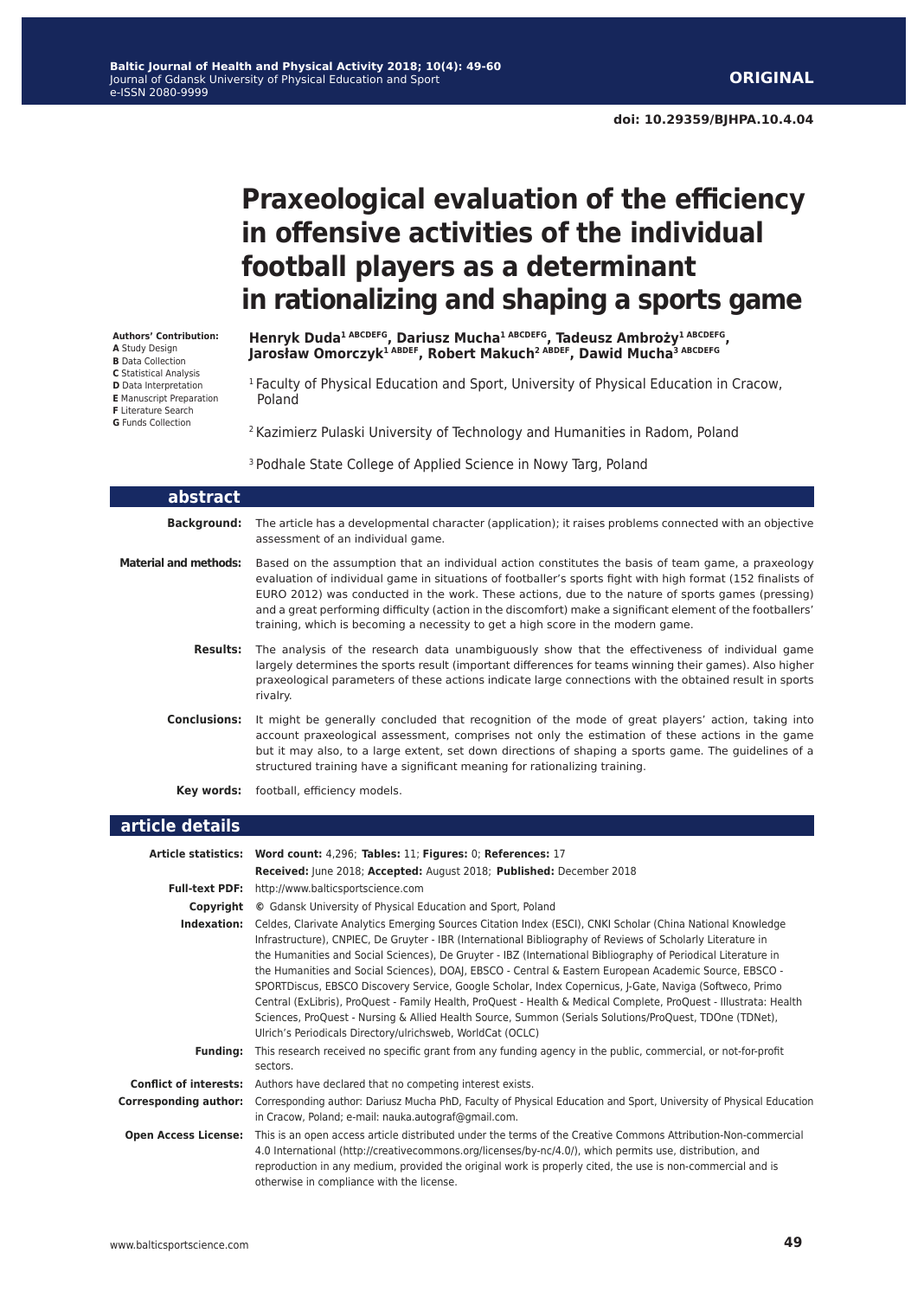# **introduction**

Activities in sports game are mainly carried out by team actions; however, individual actions are the base of the game, which largely determines its effectiveness [1]. In the game of footballers, the diversity and excellence of individual players' technique determines the efficiency and flexibility of conducting the team game [2]. If the resource of footballers' technical elements is too limited, and in addition it is accompanied by bad performance, this usually leads to one-sided and poor form of conducting this action, which significantly reduces the effectiveness of the game. In turn, richness of motor reactions enables applying many solutions and surprising the opponent not only with the moment and running speed, but also with its type.

Therefore, streamlining players' training is a comprehensive improvement of individual and group actions, which should result from an objective analysis of a sports game that, consequently, not only enables an objective assessment of the players' actions but also rationalizes the training process.

Observation of individual and group actions in different attack and defense situations constitutes a valuable resource for training. It is known that the development of reliable evaluation of players will cause the results achieved during the game to be tangible values, which in turn allows for significant streamlining of the training process.

Observation enables assigning training tasks to quantitative and quality requirements of the game. Training is rational when training measures are similar to the actual conditions of the game. Taking it into account, it seems that such activities should also constitute the content of systematic control of the player's assessment, which is one of the elements of a cycle-organized training that constitutes a starting point in the rational preparation of player for the game.

In order to assess the efficiency of a player's action, it is necessary to implement praxeology – functional evaluations included in the category of utilitarian evaluations [3]. According to Panfil [4], implementation of praxeology evaluations for sports activity will enable getting to know mechanisms of successes and defeats in sport, and in consequence will enable organizing and streamlining this important field of social life.

Use of utilitarian evaluations is particularly important in the case of sports games, in which the impact of player's fragmentary actions on the team result is diversified. Hence, the assessment of individual players' contribution to the achieved result will enable objectifying the control. Taking this into account, Panfil [4] determines the efficiency of team action in sports game as the whole of advantages of conscious and practical actions in the game, i.e. positively assessed features of this action, including: the player rationality, efficiency and reliability.

Observation of the game with participation of players with the highest sports competence indicates that results of actions in situations of close contact with the opponent show clear changes in the footballers' individual game, hence also a comparison of the game in terms of praxeology of the best teams will enable marking model tendencies and directions of these changes [5]. In this line, an assessment of professional player's effects in individual game was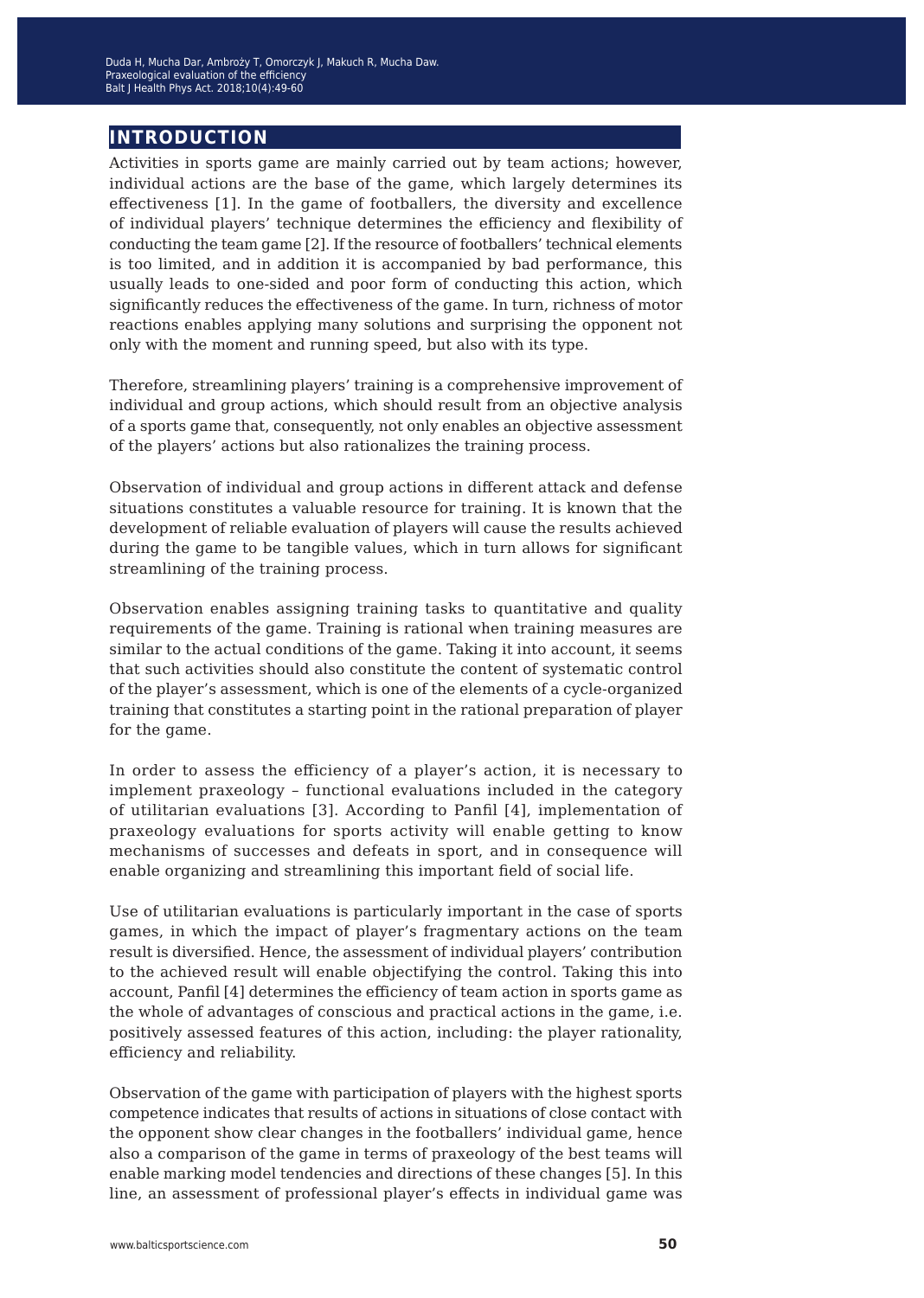conducted in this study which took into account the game of one against one. An analysis of the game was carried out in the mentioned action of players of the Polish national team relating to teams (Greece, the Czech Republic and Russia) in group rivalry – the final phase of EURO 2012. This study has a utilitarian character, since it enables finding model solutions which will let appoint directions in organized football training.

### **aims of the work, questions and research hypotheses**

The purpose of this study is an objective evaluation of an individual action as a determinant of rationalizing and shaping sports game. Individual activities are the basis of team game  $[1]$ , and the effectiveness of 1 to 1 game  $(1 \times 1)$ in modern football is significant in achieving a sport success [6, 7] thus, the recognition of these actions is important as far as structured training is concerned.

An additional aim – the so-called application in the praxeology evaluation of individual game of players – was an attempt to assess the game of players of the Polish national team, in relation to dominant sports teams in Europe.

Taking into account the low sports level of football teams in Poland, this study may constitute a significant sign in seeking a concept of the training system (especially of young players).

Research questions:

- 1. Do the winning teams have a higher level of praxeology ratios in the action one against one  $(1 \times 1)$ ?
- 2. What are the differences in the level of praxeology ratios in the game one against one of players with high sports competence and players of the Polish national team in matches played during the European Championships (EC) 2012 tournament?

Research hypotheses:

- 1. Action of individual game in situations 1x1 are significant for the game – they affect the sports result, and the winning teams have a higher value of praxeology ratios than teams losing their matches.
- 2. Due to low sports competence (ranking EC-2012), the Polish national team had a lower value of praxeology ratios in action of the game  $1 \times 1$ than teams – so-called leaders of the Polish group.

### **material and methods**

Evaluation of the efficiency of action in the so-called "Polish group" in situations of the game  $1\times1$  was conducted during the EC 2012 tournament; teams of the Czech Republic, Greece, Poland and Russia were included in this group (Table 1).

The obtained data in observation of the game were used to assess the efficiency ratios of action in situations  $1 \times 1$ , and Table 2 presents the final classification in the qualifying phase, in which the teams of the Czech Republic and Greece became leaders (promoted to further games).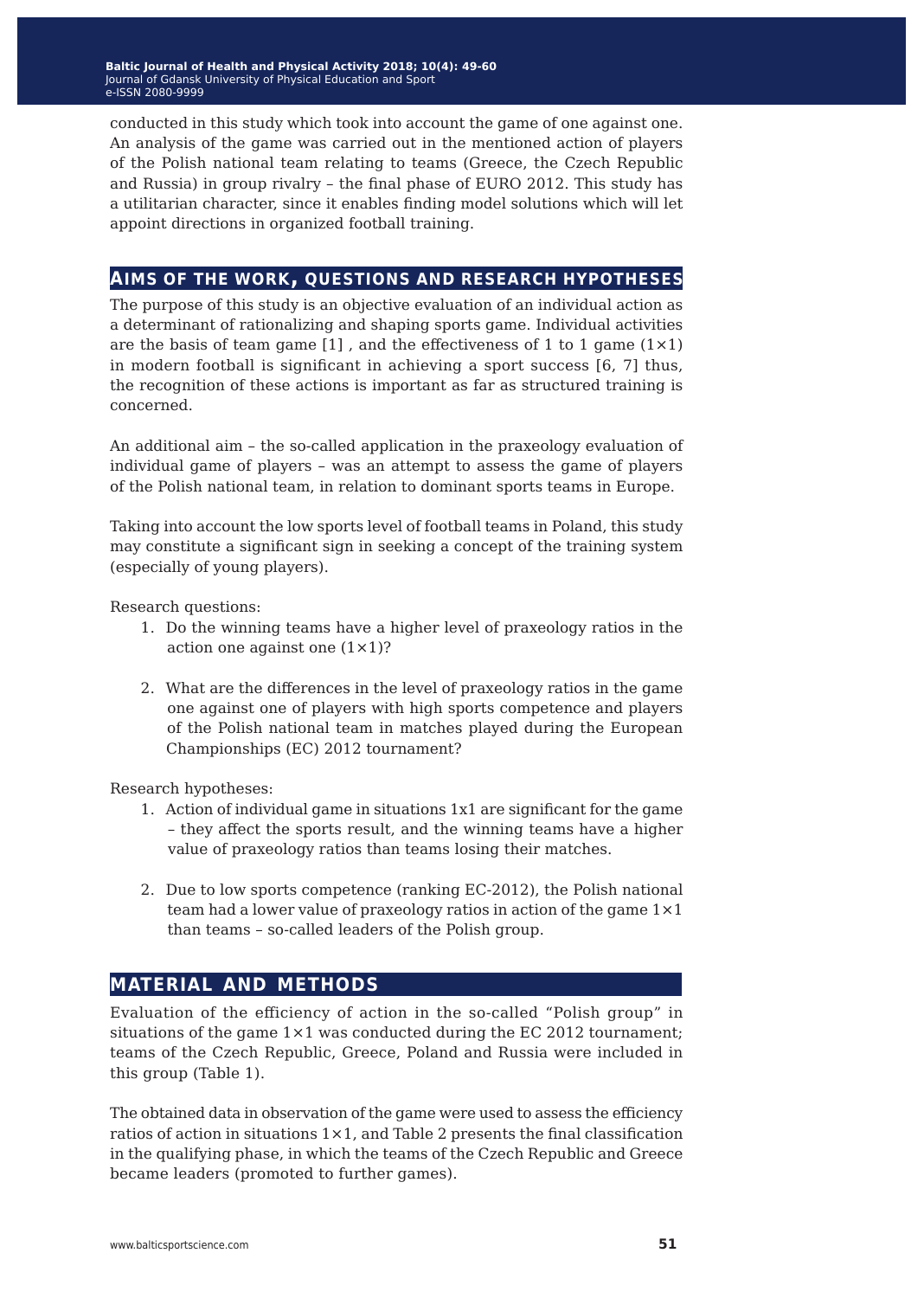| No. | Games   | Matches                     | Results | Analyzed team               | Stage<br>competition |
|-----|---------|-----------------------------|---------|-----------------------------|----------------------|
|     | EC-2012 | Poland - Greece             | 1:1     | Poland - Greece             | eliminations         |
| 2.  | EC-2012 | Poland - the Czech Republic | 0:1     | Poland - the Czech Republic | eliminations         |
| 3.  | EC-2012 | Russia - Poland             | 1:1     | Russia - Poland             | eliminations         |
| 4.  | FC-2012 | Russia - Greece             | 0:1     | Russia - Greece             | eliminations         |
| 5.  | EC-2012 | the Czech Republic - Russia | 1:4     | the Czech Republic - Russia | eliminations         |
| 6.  | EC-2012 | Greece - the Czech Republic | 1:2     | Greece - the Czech Republic | eliminations         |

#### Table 1. Summary of matches and sports results of the "Polish group" in EC 2012

|  |  |  |  | Table 2. Sports ranking of the "Polish group" in the EC 2012 tournament |
|--|--|--|--|-------------------------------------------------------------------------|
|  |  |  |  |                                                                         |

| No. | Team               | Number of matches | Points | Goals |
|-----|--------------------|-------------------|--------|-------|
| 1.  | the Czech Republic |                   |        | 4:5   |
| 2.  | Greece             |                   | Δ      | 3:3   |
| 5.  | Russia             |                   | Д      | 5:3   |
| -6. | Poland             |                   |        | 2:3   |

An independent observation of 12 teams was carried out in a praxeology study, with participation of 152 players in direct sports rivalry. Individual offensive activity was evaluated and marked with the symbol  $1\times1$ . It was defined as a direct performance of two opposite players, one of whom attacks possessing a ball aiming at: scoring a goal, creating a situation to score a goal, attaining of the infield, gaining advantage, keeping the ball, passing the ball to mates, etc. The second player of the opposite team has a preventive role, seeks to thwart the mentioned aims, i.e. defends or strikes back, covers the infield or makes obstacles on the way of the attacking player, and also interrupts in different ways [7, 8].

Observing a 1×1 game, it can be claimed that these were counter-measures of the players that were within the range of the game in the situations of relative independence on their co-participants' actions. The range of the game is the area of player's activity, marked by the agreed on circle with a radius of 0 to 2 m [7, 8] .

A positive assessment of an individual action of a player in the offensive  $1\times1$ game was acknowledged when the aim of the game was achieved, when the attacking player passed the opponent keeping the ball, and at the same time crossed the line which goes along the crosswise axis of the field with the opponent and undertook fulfilment of the next intention in achieving the aim of the game. Ineffectual individual activity of the player in the offensive 1×1 game is considered to be a situation in which the actions of the player possessing a ball were interrupted, when the player lost the ball by off-taking it by the opponent or knocking it out, and a player with the ball did not cross the line going along the crosswise axis of the field and did not try to take up the next step to achieve the aim of the game.

Method of registered observation [4] was applied in the study, which consisted in direct secondary observation, with a possibility of repeated playback of actions that are the subject of research. Research analysis was conducted based on video material, recorded on DVD, using so-called freeze-frames. Played-back video material was used to obtain detailed information about the game in a 1×1 situation, and the received data were recorded on a specially prepared for this purpose observation sheets (Table 3).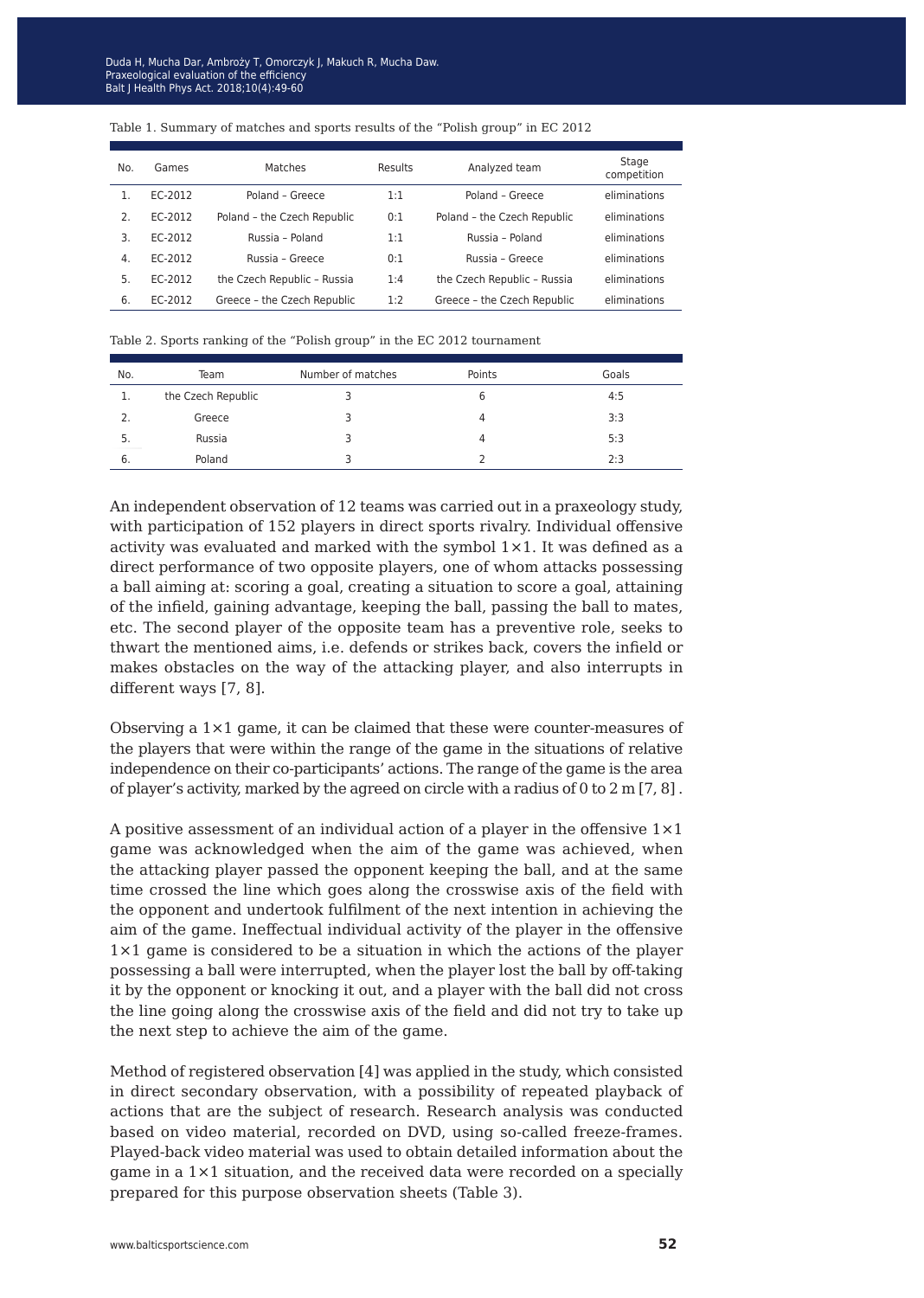Table 3. Model sheet of observation and data recording in 1×1 game action (example of the match: Poland - the Czech Republic)

|                |                         |                                   | Polish national team                    |                             |                                 |                                   | Czech Republic national team            |                             |                                 |  |  |  |
|----------------|-------------------------|-----------------------------------|-----------------------------------------|-----------------------------|---------------------------------|-----------------------------------|-----------------------------------------|-----------------------------|---------------------------------|--|--|--|
| Formation      | Rate<br>Examined player | $E -$<br>Effective-<br>ness ratio | $ln -$<br>Ineffec-<br>tiveness<br>ratio | $Ac -$<br>Activity<br>ratio | $Rel -$<br>Reliability<br>ratio | $E -$<br>Effective-<br>ness ratio | $ln -$<br>Ineffec-<br>tiveness<br>ratio | $Ac -$<br>Activity<br>ratio | $Rel -$<br>Reliability<br>ratio |  |  |  |
| 1              | D1                      | 0                                 | $\Omega$                                | $\Omega$                    | 0                               | $\Omega$                          | $\Omega$                                | 0                           | $\Omega$                        |  |  |  |
| $\overline{2}$ | D <sub>2</sub>          | 0                                 | $\Omega$                                | $\Omega$                    | 0                               | $\Omega$                          | $\Omega$                                | $\Omega$                    | O                               |  |  |  |
| 3              | D <sub>3</sub>          | 0                                 | 1                                       | 1                           | 0                               | $\Omega$                          | $\Omega$                                | 0                           | $\Omega$                        |  |  |  |
| 4              | D <sub>4</sub>          | 0                                 | 1                                       | 1                           | 0                               | 2                                 | $\mathbf{1}$                            | 3                           | 0.66                            |  |  |  |
| 5              | M1                      | 0                                 | 0                                       | $\Omega$                    | 0                               | 3                                 | 1                                       | 4                           | 0.75                            |  |  |  |
| 6              | M <sub>2</sub>          | 0                                 | $\overline{2}$                          | $\overline{2}$              | $\Omega$                        | 6                                 | 5                                       | 11                          | 0.54                            |  |  |  |
| 7              | M <sub>3</sub>          | 0                                 | $\Omega$                                | $\mathbf 0$                 | 0                               | 1                                 | 1                                       | $\overline{2}$              | 0.5                             |  |  |  |
| 8              | M4                      | 2                                 | 1                                       | 3                           | 0.66                            | 1                                 | $\Omega$                                | 1                           | 1                               |  |  |  |
| 9              | A1                      | 2                                 | $\Omega$                                | $\overline{2}$              | 1                               | 2                                 | 3                                       | 5                           | 0.4                             |  |  |  |
| 10             | A2                      | 1                                 | $\mathbf 0$                             | 1                           | 1                               | 3                                 | 2                                       | 5                           | 0.60                            |  |  |  |
| Total          | Average of<br>actions   | 0.50                              | 0.50                                    | 1.00                        | 0.27                            | 1.80                              | 1.30                                    | 3.10                        | 0.45                            |  |  |  |

*Symbols: D – defender, M – midfielder, A – attacker*

*Ac – activity; E– effectiveness; In – ineffectiveness; Rel – reliability*

In the praxeology evaluation of games in  $1\times1$  action, ratios of effectiveness, activities and reliabilities were calculated [8, 9]:

- activity determined by the sum of the actions taken in the game regardless of their outcome,
- effectiveness determined by the sum of all the completed activities fulfilling the game objectives,
- ineffectiveness determined by the sum of all the actions which did not finish with fulfilling the game objectives,
- reliability determined as the ratio of the effective actions in comparison to all taken by the player.

In order to assess the accuracy and reliability of the observation sheet (validation), a method of competent judges-experts was used [10, 11]. In the received statistical values, the reliability of data collection in coefficients of correlation in a parallel test amounted to 0.92. Reliability of data collection in coefficients of correlation in retest (after 2 week) amounted to 0.96.

To compare the obtained results, basic statistic calculations were used: arithmetic mean, standard deviation, coefficient of variation. The level of significance of the differences between arithmetic mean values were tested with the help of the t-Student Test for independent groups [10].

The assessment of interdependence between the game indicators as well as testing the reliability of the observation sheet (validation) was done with the use of Pearson linear correlation coefficient [10].

Verifying statistical hypotheses was carried out with the assumption of the mistake level  $* - p < 0.05$ ,  $** - p < 0.01$ ,  $** - p < 0.001$ , if the increasing or decreasing trends of the obtained results were interesting.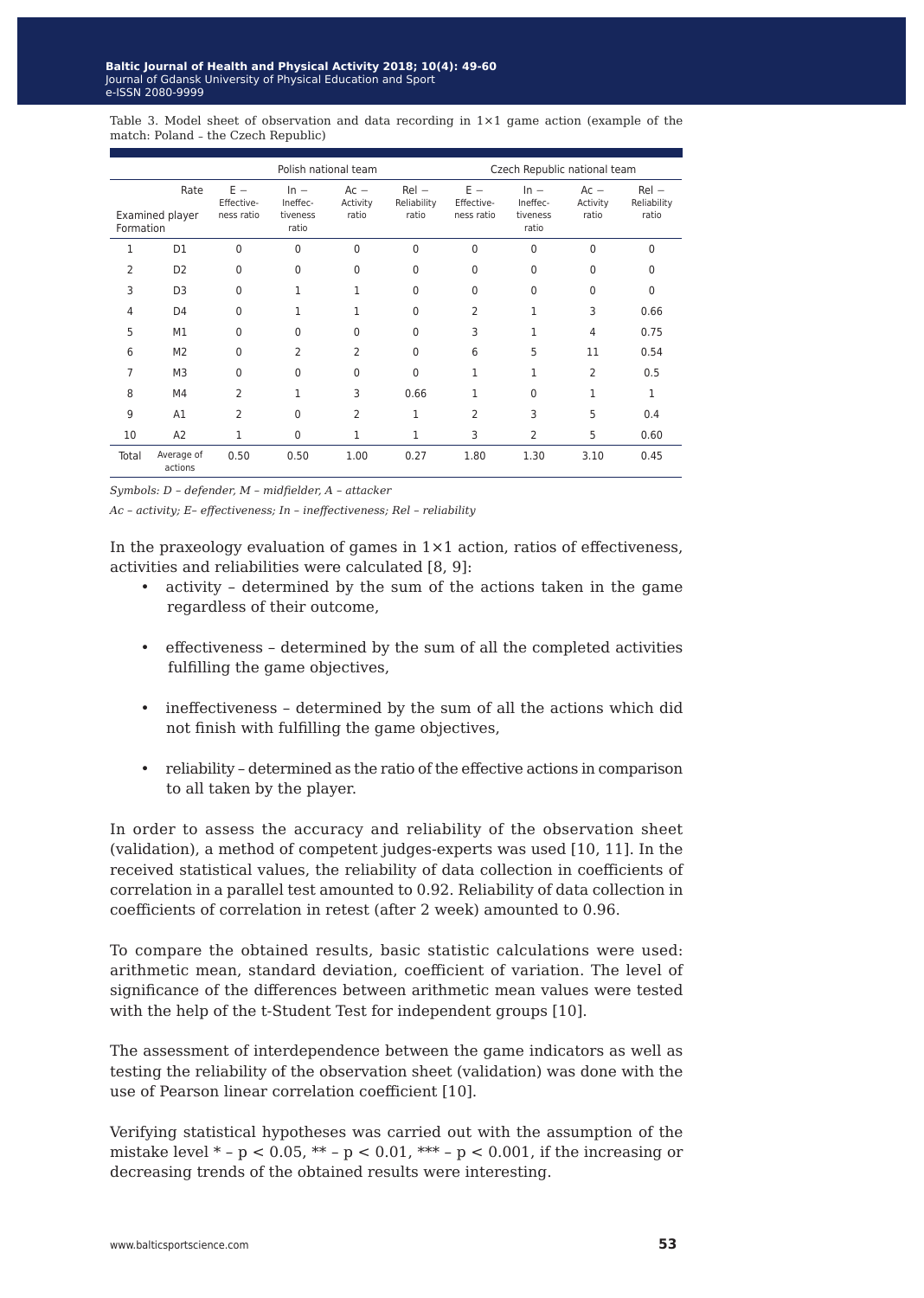# **results**

#### **evaluation of the diversity value of efficiency ratios in the studied actions of individual game 1×1 in terms of the achieved sports result**

The collected data of praxeology ratios which will be presented in this section should indicate that teams with a considerable sports value (teams winning their matches in the Championships) had a higher level of efficiency ratio in action of individual game  $1\times1$ . Confirmation of this relationship can be interesting for tasks in application activities; therefore, research analysis in this section will aim to determine the variation level of the praxeology value in the studied action of individual game in terms of the achieved sports result (won matches – lost matches).

Data analysis included in Table 4 shows that almost all efficiency ratios of action in the 1×1 game show higher values for teams which achieved a good sports result (won their matches). Diversity of these values was the highest for: effectiveness, activity and reliability ratios ( $p < 0.05$ ).

Table 4. Evaluation of the diversity value of efficiency ratios in game 1×1 in terms of the achieved sports result of the "Polish group" players in the EC-2012 tournament (p – ratio for the losing team, w – ratio for the winning team)

| Statistical parameters                        | Elt          | Ewt   | Ilt   | lwt   | Alt   | Alw      | RelL p | RelW p   |
|-----------------------------------------------|--------------|-------|-------|-------|-------|----------|--------|----------|
| Arithmetic mean                               | 0.83         | 1.68  | 0.75  | 0.70  | 1.58  | 2.38     | 0.31   | 0.54     |
| Standard deviation                            | 0.22         | 0.19  | 0.25  | 0.43  | 0.45  | 0.57     | 0.03   | 0.13     |
| Coefficient of variation                      | 26.88        | 11.30 | 33.55 | 61.72 | 28.57 | 24.16    | 10.57  | 24.06    |
| Significance of differences<br>between groups | $0.0006$ *** |       |       | 0.424 |       | $0.036*$ |        | $0.018*$ |

*Praxeology ratios: Elt– effectiveness for the losing team, – Ewt effectiveness for the winning team, Ilt – ineffectiveness for the losing team, Iwt – ineffectiveness for the winning team, Alt – activity for the losing team, Alw – activity for the winning team, RelL p – reliability for the losing team, RelW p – reliability for the winning team; \*p < 0.05*

In order to confirm again the significance value of praxeology ratios of individual game for the footballers' efficiency, in further research an assessment of the impact of these ratios on the number of scored points in the game of competing teams was conducted. Data analysis in Table 5 shows that the value of praxeology ratios in game  $1\times1$  statistically significantly affected the number of scored points in the game of competing teams. This fact again points out that game  $1 \times 1$  is significant for the game, and the way of assessing action by chosen praxeology ratios can accurately assess and model the sports game.

Table 5. Assessment of the impact of efficiency parameters in observed action on scored points in matches of the "Polish group" EC-2012

| Ratios                   | Match (pt.) | Action in game $1\times1$ |                 |           |             |  |  |  |  |  |  |
|--------------------------|-------------|---------------------------|-----------------|-----------|-------------|--|--|--|--|--|--|
| Statistical parameters   |             | Effectiveness             | Ineffectiveness | Activity  | Reliability |  |  |  |  |  |  |
| Arithmetic mean          | 4.00        | 1.19                      | 0.71            | 1.90      | 0.44        |  |  |  |  |  |  |
| Standard deviation       | 1.63        | 0.35                      | 0.21            | 0.47      | 0.06        |  |  |  |  |  |  |
| Coefficient of variation | 40.82       | 29.31                     | 29.48           | 24.53     | 14.10       |  |  |  |  |  |  |
| Correlation (K) R        |             | $0.853**$                 | 0.583           | $0.902**$ | $0.785*$    |  |  |  |  |  |  |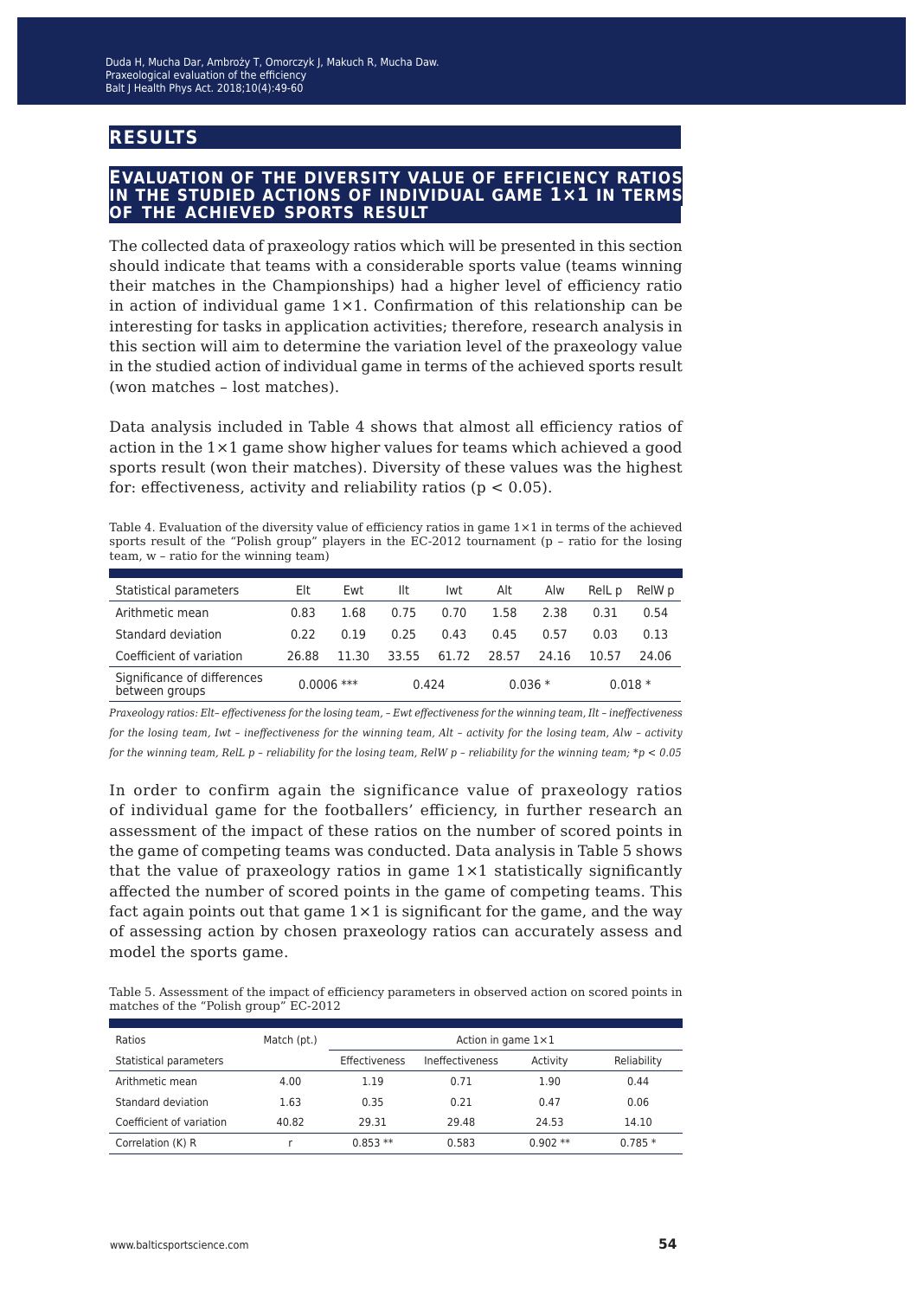This indicates that these ratios have the largest information value in terms of the impact on the sports result. These results are consistent with Duda and Brzyski's results [6] and Brzyski's results [7], who in their research showed similar diversities to the benefit of more advanced sports teams in the World Cup 2006 and the European Championship 2008.

#### **determination of efficiency ratios in the studied actions of individual game of the Polish team in matches in 2012**

Emphasizing the significance of the utilitarian value of measurable praxeology ratios in the action of individual game  $1\times1$ , hereinafter an assessment of players of the Polish national team (in the above action) in relation to other national teams (of the Czech Republic, Greece and Russia) with which the Polish team competed in EC 2012. The obtained findings will allow not only to assess the Polish national team players in this tournament, but also to determine the efficiency model for the 1×1 game, and in the process it will enable finding a way to effectively prepare players in organized training.

Based on data analysis of efficiency ratios of the game (effectiveness, ineffectiveness, activity, reliability) for action  $1\times1$ , statistical calculations and diversity level were estimated for the Polish, Greek Russian and Czech teams (Tables 6–8).

Data analysis in Table 6 includes characterization of praxeology ratios of the diversification of effective offensive actions in game 1×1. The data shows that players of individual teams presented similar values. However, the team of the Czech Republic (leader of the "Polish group") in EC-2012, statistically significantly exceeded the Polish and Greek players in this parameter.

|                                               |        | Examined group EC-2012 |        |        |        |                   |                   |        |        |        |                |           |  |
|-----------------------------------------------|--------|------------------------|--------|--------|--------|-------------------|-------------------|--------|--------|--------|----------------|-----------|--|
| Statistical parameters                        | Poland | Greece                 | Poland | Russia | Poland | Republic<br>Czech | Republic<br>Czech | Russia | Russia | Greece | Czech Republic | Greece    |  |
| Arithmetic mean                               | 0.30   | 0.60                   | 0.20   | 0.60   | 0.30   | 1.00              | 0.50              | 0.80   | 0.50   | 1.00   | 1.00           | 0.40      |  |
| Standard deviation                            | 0.48   | 0.70                   | 0.42   | 0.70   | 0.48   | 1.05              | 0.71              | 0.79   | 0.71   | 0.94   | 0.94           | 0.52      |  |
| Coefficient of variation                      | 161.02 | 116.53                 | 210.82 | 116.53 | 161.02 | 105.41            | 141.42            | 98.60  | 141.42 | 94.28  | 94.28          | 129.10    |  |
| Significance of differences<br>between groups |        | 0.1404                 |        | 0.0712 |        | $0.0396*$         | 0.1912            |        | 0.0988 |        |                | $0.0497*$ |  |

Table 6. Evaluation of the diversity value of efficiency ratios in effective actions in game  $1\times1$  of the "Polish group" players in the EC-2012 tournament

*\*p < 0.05*

Data analysis in Table 7 includes characterization of praxeology ratios of the diversification of active offensive actions in game 1×1. The data shows that players of individual teams presented similar values. However, the Czech Republic team (leader of the group) statistically significantly exceeded the Polish team players in this parameter.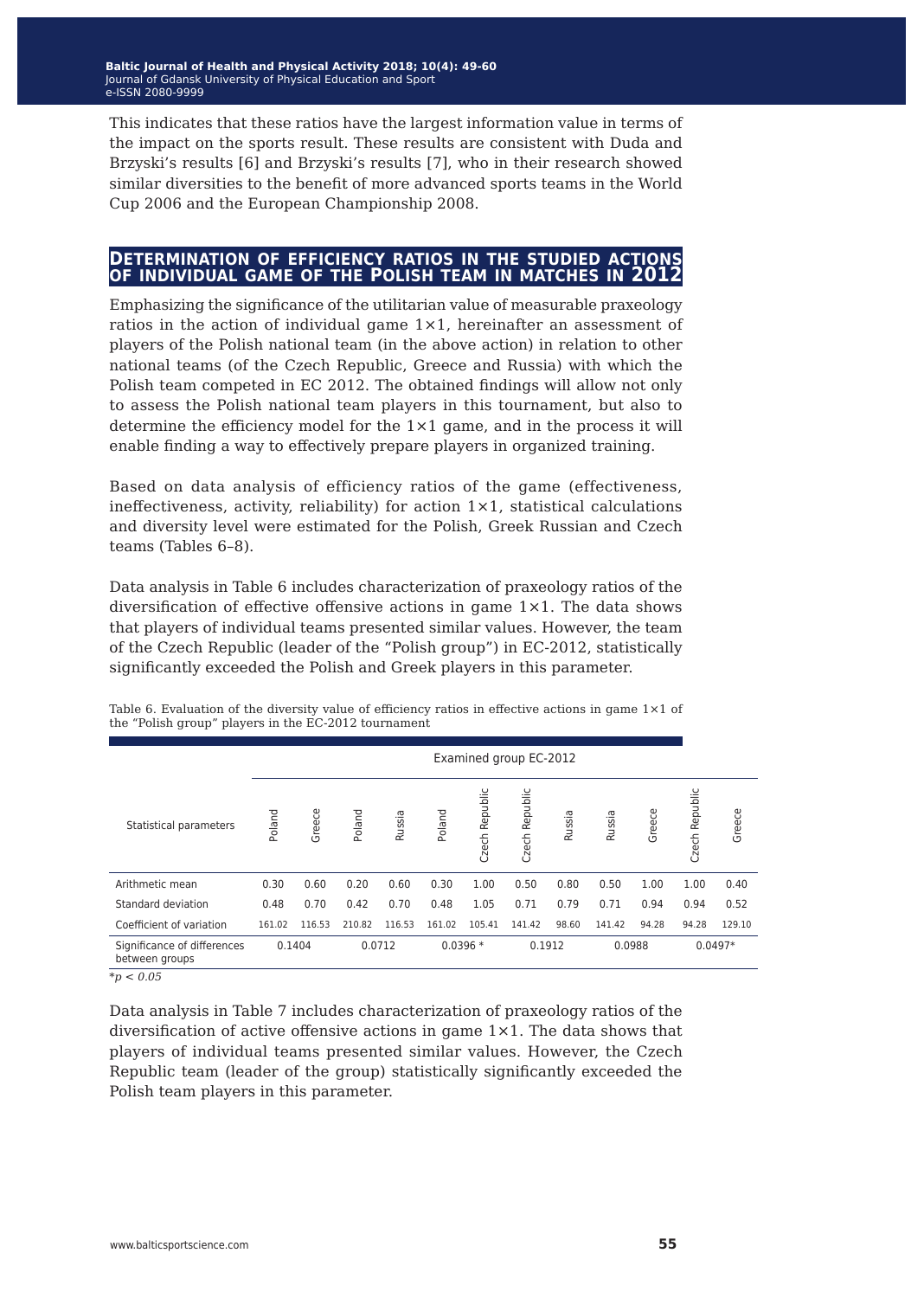Table 7. Evaluation of the diversity value of efficiency ratios in active actions in game  $1\times1$  of the "Polish group" players in the EC-2012 tournament

|                                               |        | Examined group EC-2012 |        |        |        |                     |                |        |        |        |                   |        |
|-----------------------------------------------|--------|------------------------|--------|--------|--------|---------------------|----------------|--------|--------|--------|-------------------|--------|
| Statistical parameters                        | Poland | Greece                 | Poland | Russia | Poland | Republic<br>Czech I | Czech Republic | Russia | Russia | Greece | Republic<br>Czech | Greece |
| Arithmetic mean                               | 1.40   | 2.10                   | 1.40   | 2.20   | 1.00   | 3.10                | 1.60           | 1.70   | 1.60   | 2.40   | 2.30              | 2.10   |
| Standard deviation                            | 1.58   | 2.08                   | 1.43   | 3.08   | 1.05   | 3.41                | 1.35           | 1.25   | 1.71   | 2.67   | 1.95              | 1.20   |
| Coefficient of variation                      | 112.69 | 99.00                  | 102.13 | 140.18 | 105.41 | 110.13              | 84.37          | 73.63  | 107.04 | 111.46 | 84.63             | 57.01  |
| Significance of differences<br>between groups | 0.2041 |                        | 0.2351 |        |        | $0.0454*$           | 0.4328         |        |        | 0.2190 | 0.3929            |        |

*\*p < 0.05*

Data analysis in Table 8 includes characterization of praxeology ratios of the diversification of reliable offensive actions in game 1×1. The data show that players of the Polish team presented worse results, but irrelevant in values. Diversity in this ratio (at the level of statistical significance) was recorded in the matches between the Czech Republic and Russia and the Czech Republic and Greece. The data show that this ratio could affect the sports result of the competing teams in the matches (the team of Czech Republic was the group leader).

Table 8. Evaluation of the diversity value of efficiency ratios in reliable actions in game 1×1 of the "Polish group" players in the EC-2012 tournament

|                                               |        | Examined group EC-2012 |        |        |        |                   |                |        |        |        |                   |           |
|-----------------------------------------------|--------|------------------------|--------|--------|--------|-------------------|----------------|--------|--------|--------|-------------------|-----------|
| Statistical parameters                        | Poland | Greece                 | Poland | Russia | Poland | Republic<br>Czech | Czech Republic | Russia | Russia | Greece | Republic<br>Czech | Greece    |
| Arithmetic mean                               | 0.35   | 0.55                   | 0.47   | 0.54   | 0.27   | 0.45              | 0.32           | 0.64   | 0.31   | 0.40   | 0.65              | 0.35      |
| Standard deviation                            | 0.42   | 0.46                   | 0.44   | 0.47   | 0.44   | 0.35              | 0.34           | 0.46   | 0.36   | 0.38   | 0.38              | 0.27      |
| Coefficient of variation                      | 119.92 | 82.45                  | 95.01  | 87.55  | 164.73 | 77.56             | 106.88         | 71.48  | 117.29 | 94.27  | 58.28             | 76.78     |
| Significance of differences<br>between groups | 0.1565 |                        | 0.3661 |        | 0.1556 |                   | $0.0440*$      |        | 0.2858 |        |                   | $0.0291*$ |

*\*p < 0.05*

Based on the above analyses, it is possible to notice that the level of praxeology ratios in actions in game 1×1 for the competing teams is diversified in value, and the Polish team in relation to the group leader (the Czech Republic) had worse parameters in effective and active actions. This fact indicates that this action could determine the sports value of competing teams. However, in order to confirm this thesis, there were attempts to characterize the diversity level of praxeology ratios in effectiveness of the game in actions  $1\times1$  by assessing these ratios in the global dimension (total values of ratios from all matches – Tables 9–11).

Table 9 presents a summary evaluation of diversification of effective actions in game 1×1 of players of the "Polish group". The data show that players of the Polish team had worse parameters of this action in effective values. To a large extent, this fact corresponds with the achieved sports result, where the Polish team took the last place in the group (see Table 2).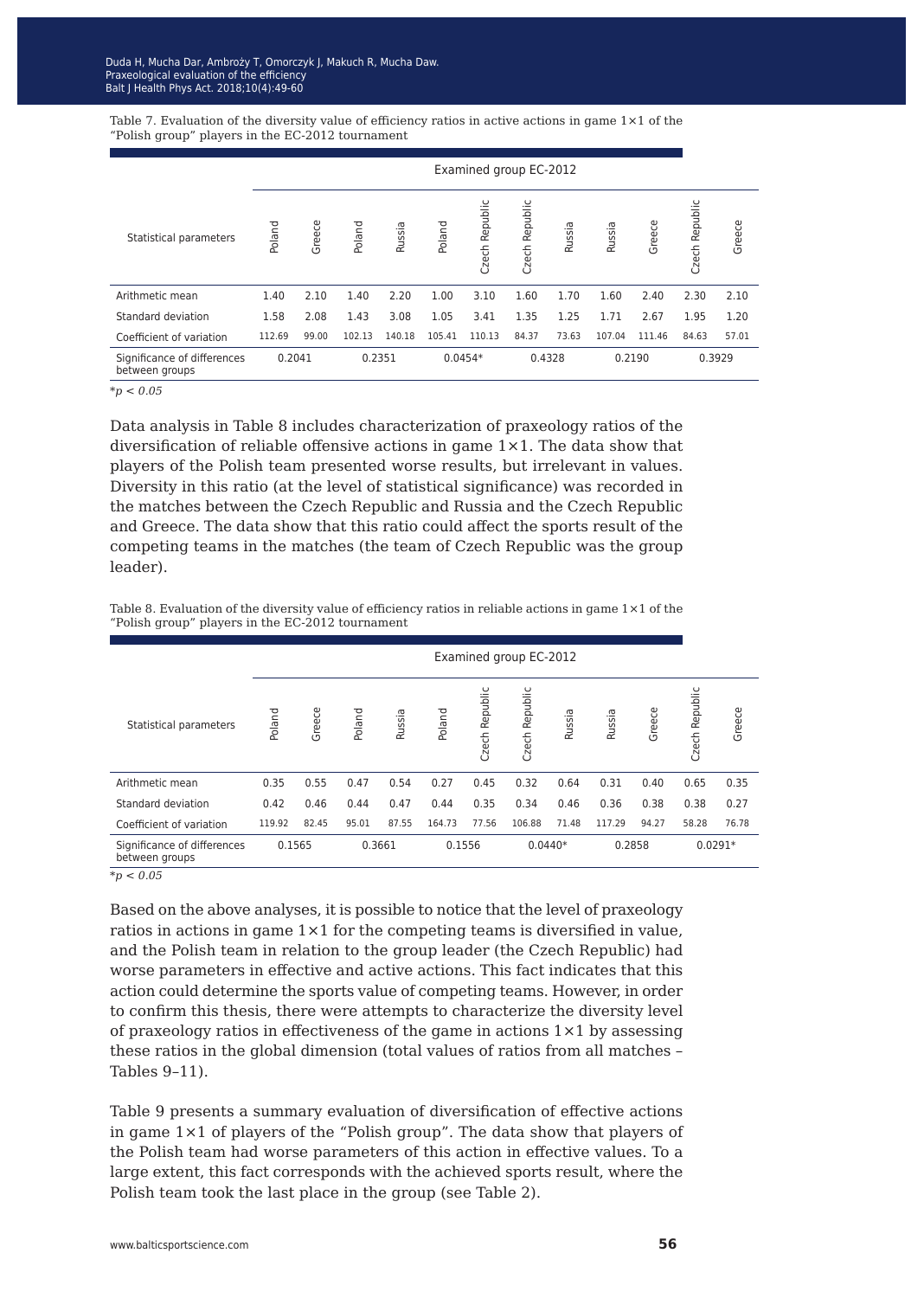|                          |                         | Examined group EC-2012  |                                  |                                    |                        |  |  |  |
|--------------------------|-------------------------|-------------------------|----------------------------------|------------------------------------|------------------------|--|--|--|
| Statistical parameters   |                         | $\widehat{E}$<br>Poland | $\widehat{\mathbb{G}}$<br>Greece | $\widetilde{\mathsf{E}}$<br>Russia | Czech Republic<br>(Cz) |  |  |  |
| Arithmetic mean          |                         | 0.27                    | 0.67                             | 0.63                               | 0.83                   |  |  |  |
| Standard deviation       |                         | 0.45                    | 0.76                             | 0.72                               | 0.91                   |  |  |  |
| Coefficient of variation |                         | 168.67                  | 113.71                           | 113.43                             | 109.54                 |  |  |  |
| Significance of          | Poland - Greece         | $0.008**$               |                                  |                                    |                        |  |  |  |
| differences between      | Poland - Russia         | $0.010*$                |                                  |                                    |                        |  |  |  |
| groups                   | Poland - Czech Republic | $0.002**$               |                                  |                                    |                        |  |  |  |

Table 9. Summary evaluation of the diversity of effective actions in game  $1 \times 1$  of the "Polish group" players in EC-2012

*\*p < 0.05, \*\*p < 0.01*

The analyzed statistical parameters (Table 10) reveal that in the summary evaluation of the diversification of active actions in game  $1 \times 1$ , players of the Polish team in tournament EC-2012 in the observed matches achieved the lowest values of this ratio. In the summary assessment of the diversity level in this action, a statistical significance of differences in matches was stated: Poland – Greece and Poland – the Czech Republic. In the remaining matches, the statistical significance of differences was not found.

|                                                  |                         | Examined group EC-2012  |                                  |                                  |                        |  |
|--------------------------------------------------|-------------------------|-------------------------|----------------------------------|----------------------------------|------------------------|--|
| Statistical parameters                           |                         | $\widehat{E}$<br>Poland | $\widehat{\mathbb{G}}$<br>Greece | $\widehat{\mathbb{E}}$<br>Russia | Czech Republic<br>(Cz) |  |
| Arithmetic mean                                  |                         | 1.27                    | 2.20                             | 2.10                             | 2.27                   |  |
| Standard deviation                               |                         | 1.34                    | 2.01                             | 2.40                             | 2.24                   |  |
| Coefficient of variation                         |                         | 105.58                  | 91.22                            | 114.17                           | 98.94                  |  |
| Significance of<br>differences between<br>groups | Poland - Greece         | $0.019*$                |                                  |                                  |                        |  |
|                                                  | Poland - Russia         | $0.049*$                |                                  |                                  |                        |  |
|                                                  | Poland - Czech Republic | $0.020**$               |                                  |                                  |                        |  |

Table 10. Summary evaluation of the diversity of active actions in game  $1\times1$  of the "Polish group" players in EC-2012

*\*p < 0.05, \*\*p < 0.01*

In the last analyzed parameter (Table 11), a summary evaluation of the diversification of reliability of actions in game  $1\times 1$  of the competing players was presented. The data show that in the observed matches in the EC-2012 tournament an average value of players of the Czech Republic, Russia and Greece was estimated at a similar level. However, players of the Polish national team in the observed matches recorded the lowest reliability ratios of actions in game 1×1.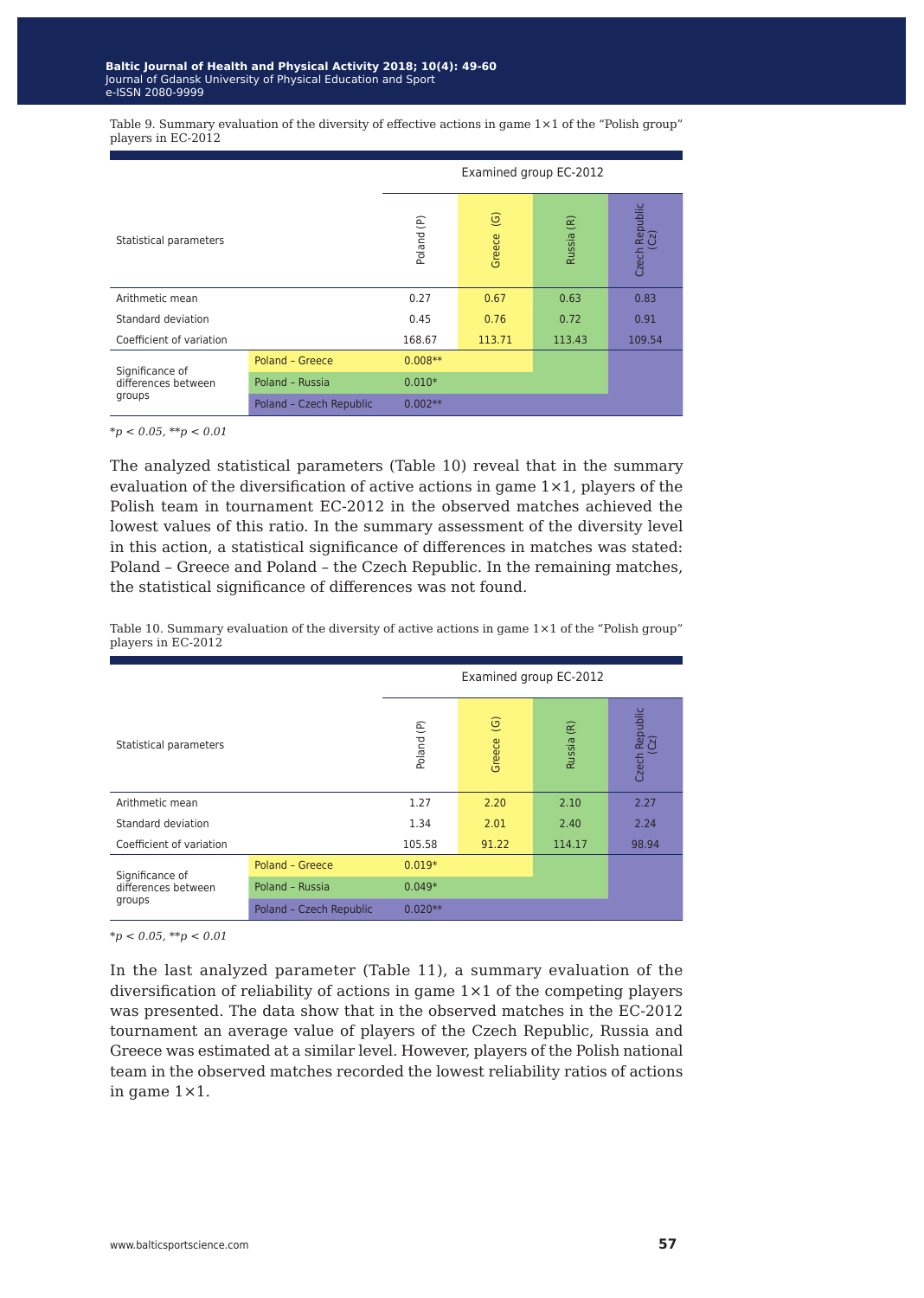|                                                  |                         | Examined group EC-2012 |                                  |                                  |                        |  |
|--------------------------------------------------|-------------------------|------------------------|----------------------------------|----------------------------------|------------------------|--|
| Statistical parameters                           |                         | e)<br>Poland           | $\widehat{\mathbb{G}}$<br>Greece | $\widehat{\mathsf{E}}$<br>Russia | Czech Republic<br>(Cz) |  |
| Arithmetic mean                                  |                         | 0.18                   | 0.32                             | 0.33                             | 0.34                   |  |
| Standard deviation                               |                         | 0.33                   | 0.37                             | 0.38                             | 0.38                   |  |
| Coefficient of variation                         |                         | 185.85                 | 118.42                           | 115.33                           | 111.58                 |  |
| Significance of<br>differences between<br>groups | Poland - Greece         | 0.023                  |                                  |                                  |                        |  |
|                                                  | Poland - Russia         | $0.049*$               |                                  |                                  |                        |  |
|                                                  | Poland - Czech Republic | $0.042*$               |                                  |                                  |                        |  |

Table 11. Summary evaluation of the diversity of reliable actions in game  $1 \times 1$  of the "Polish group" players in EC-2012

*\*p < 0.05*

The global dimension of praxeology ratios determined tendencies of the competing teams to actions of game  $1 \times 1$ . Based on analysis of the above data, it is possible again to notice that the team with the highest sports level (in the group rivalry: the Czech Republic) obtained the highest values for effectiveness, activity and reliability, and the Polish team had the worst values and (statistically significantly) differs in the level of action in game 1×1 from the leading teams (the Czech Republic and Greece) which were promoted to further phases of the tournament.

## **discussion**

In summary of the presented research problem, it is possible to state that evaluation of offensive individual game in action  $1\times1$  much corresponds with the achieved sports result. Higher classified sport teams obtained better praxeology parameters in this action. Therefore, taking into account the fact that similar relationships (in analysis of game  $1\times1$ ) were obtained in other Championships (Word Cup-2006 and EC-2008) [6, 7], it is possible to assume that this actions are significant for the effectiveness of the game and can affect the achieved sports result by teams. The obtained values of efficiency ratios can also constitute the praxeology indicator in the modelling of sports game, determining a rational direction in organized training. Semi-automatic video camera systems, motion analysis systems as well as GPS recording equipment should be mentioned here [12]. The system using GPS mechanisms is especially reliable in following the players' game [13]. Through the use of these devices, it is possible to analyze the players' activeness very precisely together with their position and the way of movement on the field [14, 15].

Despite the growing popularity, which undoubtedly has to do with the precision of registration GPS devices, their use especially while monitoring highly-valued matches is limited, because of the need to mark the players and the ball, for which there is currently no agreement of international football associations. Therefore, these types of recorders are mostly used to monitor trainings and rivalry in control matches [16, 17].

In our research, these difficulties have probably been replaced by a less automated method the registered observation ,which, despite technical imperfections, met the conditions of objectivity. According to Panfil [4], these conditions were met by: direct observation, the possibility of repeated event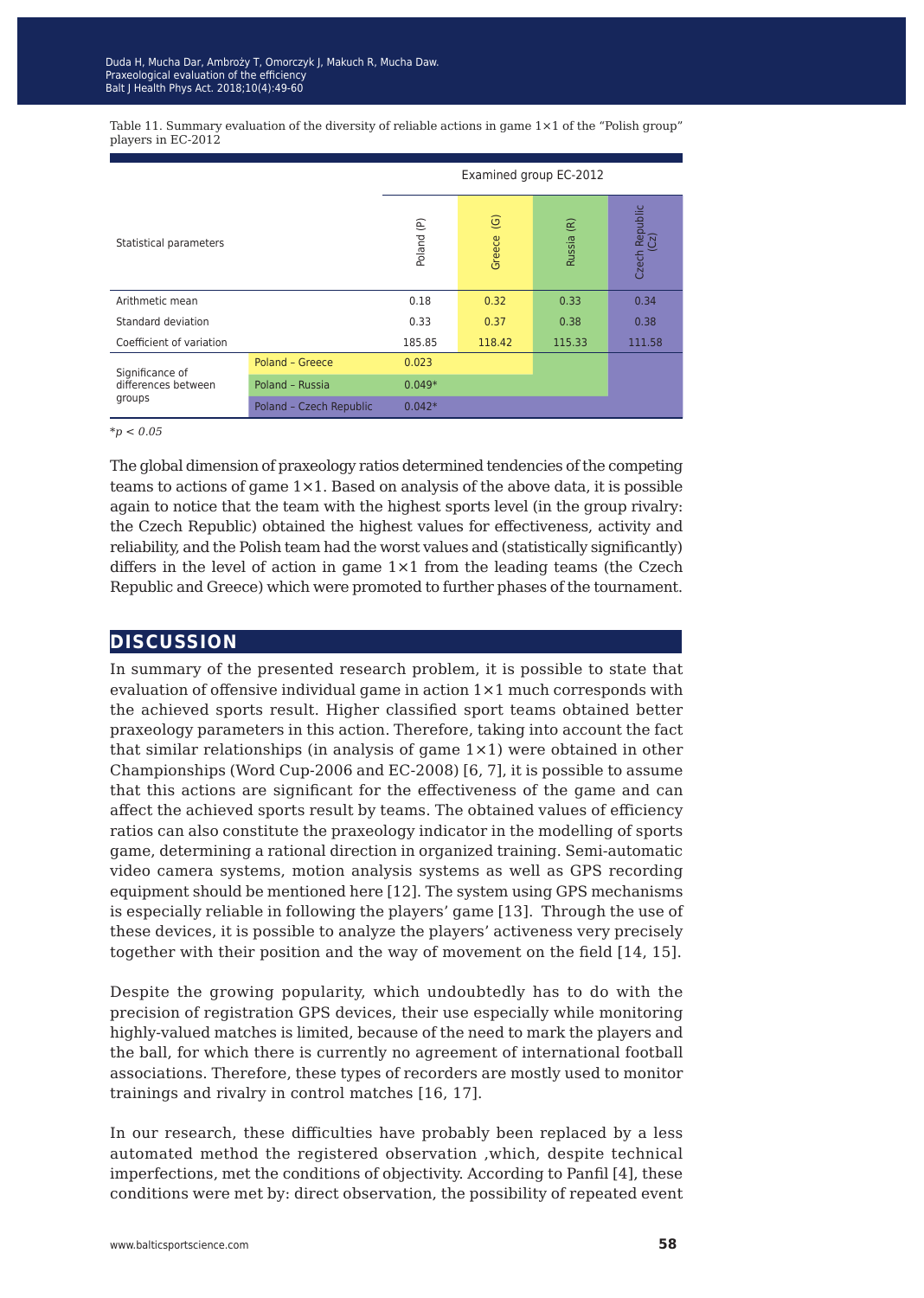recovery, the use of the so-called freeze frame and the use of praxeological indicators in the evaluation of listed activities

#### **conclusions**

- 1. Actions of individual game  $(1\times1)$  are significant for the effectiveness of the game. The winning teams in the analyzed tournament had a higher value of praxeology ratios of the games than teams losing their matches.
- 2. Evaluation of game actions  $1 \times 1$  differentiates players in terms of the level of efficiency ratios in action in the offensive game, which in consequence may decide about the sports result.
- 3. Due to low sports competence (EC-2012 ranking), the Polish national team had a lower value of praxeology ratios in the observed action of game 1×1 than leaders teams.
- 4. Analysis of action in individual game  $(1\times1)$  of players of the Polish national team in the observed matches of EC-2012 tournament revealed low levels of efficiency ratios in the analyzed actions, which may suggest their low sports competence in individual game. This fact may result from mistakes in managing the players or training mentality in the existing system.

#### **references**

- [1] Naglak Z. Kształcenie gracza na podstawowym etapie [Player development at the basic stage]. Wrocław: AWF, 2010. Polish.
- [2] Williams AM, Ford PR. Game intelligence: Anticipation and decision making. In: Williams AM, editor. Science and soccer: developing elite performers, 3 ed. Oxon: Routledge; 2013, 105-121. [https://doi.](https://doi.org/10.4324/9780203131862) [org/10.4324/9780203131862](https://doi.org/10.4324/9780203131862)
- [3] Łasiński G. Prakseologiczno-systemowe podstawybadania i usprawnienia treningu sportowego [Praxeological and systematic basis for the examination and improvement of sports training]. Katowice: AWF; 2000. Polish.
- [4] Panfil R. Pragmatyka współdziałania w grach sportowych [Pragmatics of cooperation in team sports]. Wrocław: WSzZiC; 2012. Polish.
- [5] Vilar L, Araújo D, Davids K, Button C. The role of ecological dynamics in analysing performance in team sports. Sport Med. 2012;42(1):1-10. <https://doi.org/10.2165/11596520-000000000-00000>
- [6] Duda H, Brzyski J. Identyfikacja sprawności działania graczy w grze indywidualnej wysoko kwalifikowanych drużyn w piłce nożnej (na przykładzie meczu Polska : Niemcy w turnieju EURO 2008) [Identification of the effectiveness of players during individual playing of elite soccer teams (with the example of Poland vs Germany match in the EURO 2008 tournament)]. In: Stuła A, editor. Wybrane zagadnienia treningu sportowego piłkarzy nożnych [Selected problems of coaching and analysis of soccer players game]. Opole: Politechnika Opolska; 2012, 9-29. Polish.
- [7] Brzyski J. Analiza gry indywidualnej piłkarzy nożnych najwyższego poziomu sportowego w aspekcie wyniku sportowego. Praca doktorska, promotor H. Duda [Analysis of individual playing of elite soccer players in the aspect of sports results. Doctoral dissertation (dissertation advisor H. Duda)]. Kraków: AWF, 2015. Polish.
- [8] Szwarc A. Modele poznawcze odwzorowujące sprawność działania w grach w piłkę nożną [Cognitive models that reflect the effectiveness of playing soccer.] Gdańsk: AWFiS; 2008. Polish.
- [9] Panfil R. Prakseologia gier sportowych [Praxeology of team sports]. Wrocław: AWFiS; 2006. Polish.
- [10] Arska-Kotlińska M, Bartz M. Wybrane zagadnienia statystyki dla studiujących wychowanie fizyczne. Wyd. 3. [Selected statistics problems for students of physical education. 3rd ed.], Poznań: AWF, 2002. Polish.
- [11] Duda H. Intelektualizacja procesu nauczania a rozwój dyspozycji do gry sportowej (na przykładzie piłki nożnej) [Intellectualization of the teaching process and development of playing abilities (with the example of soccer)]. Studies and monographs No. 50. Kraków: AWF; 2008. Polish.
- [12] Randers MB, Mujika I, Hewitt A, et al. Application of four different football match analysis systems: A comparative study. J Sport Sci. 2010;28:171-182. <https://doi.org/10.1080/02640410903428525>
- [13] Coutts A, Duffield R. Validity and reliability of GPS devices for measuring movement demands of team sports. J Sci Med Sport. 2010;13:133-135. <https://doi.org/10.1016/j.jsams.2008.09.015>
- [14] Wisbey B, Montgomery PG, Pyne DB, Rattray B. Quantifying movement demands of AFL football using GPS tracking. J Sci Med Sport. 2009;13(5):531-536. <https://doi.org/10.1016/j.jsams.2009.09.002>